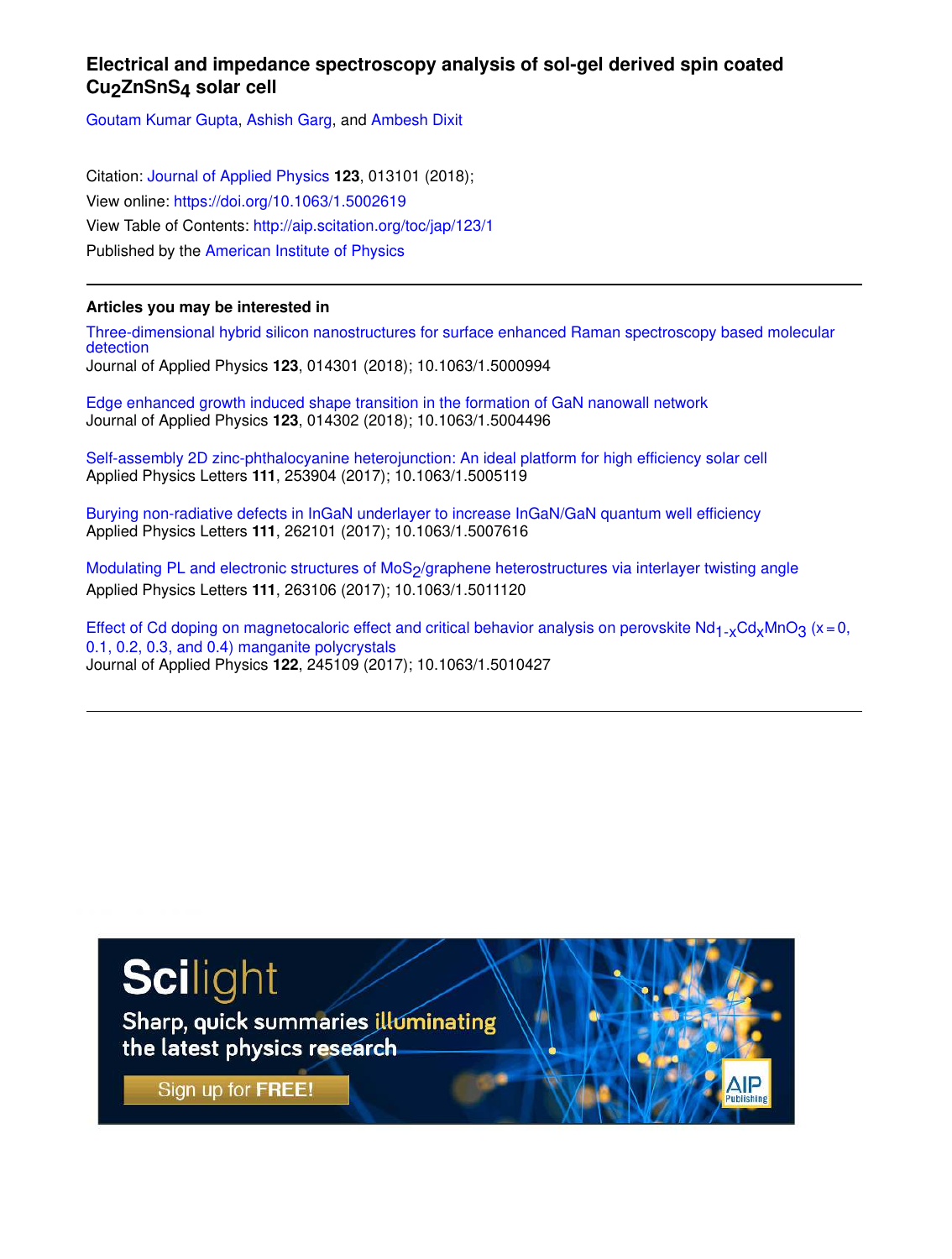

# Electrical and impedance spectroscopy analysis of sol-gel derived spin coated Cu<sub>2</sub>ZnSnS<sub>4</sub> solar cell

Goutam Kumar Gupta,<sup>1</sup> Ashish Garg,<sup>2</sup> and Ambesh Dixit<sup>1,a)</sup>

<sup>1</sup>Department of Physics and Center for Solar Energy, Indian Institute of Technology Jodhpur, Rajasthan 342011, India<br><sup>2</sup>Department of Materials Science and Engineering, Indian Institute of Technology Kanpur, Kanpur 208016,

India

(Received 31 August 2017; accepted 11 December 2017; published online 3 January 2018)

We carried out electrical and impedance studies on solution derived Al:ZnO/ZnO/CdS/Cu<sub>2</sub>ZnSnS<sub>4</sub>/ Mo/Glass multilayered solar cell structures to understand their impact on photovoltaic performance. The  $Cu<sub>2</sub>ZnSnS<sub>4</sub>$  layer is synthesized on a molybdenum (Mo) coated soda lime glass substrate as an absorber and characterized intensively to optimize the absorber physical properties. The optimized Cu<sub>2</sub>ZnSnS<sub>4</sub> is p-type with 5.8  $\times$  10<sup>17</sup> cm<sup>-3</sup> hole carrier concentration. The depletion width of the junction is around 20.5 nm and the diffusion capacitance is  $\sim$ 35.5 nF for these devices. We observed relatively large minority carrier life time  $\sim$ 23  $\mu$ s for these structures using open voltage decay analysis. The measured  $Cu<sub>2</sub>ZnSnS<sub>4</sub>/MoS<sub>2</sub>$  and  $Cu<sub>2</sub>ZnSnS<sub>4</sub>/CdS$  interface resistances are 7.6 k $\Omega$  and 12.5 k $\Omega$ , respectively. The spatial inhomogeneities are considered and the corresponding resistance is  $\sim$ 11.4 k $\Omega$ . The impedance measurements suggest that in conjunction with series resistance  $\sim$ 350  $\Omega$ , the interface and spatial inhomogeneity resistances also give a significant contribution to the photovoltaic performance. Published by AIP Publishing. https://doi.org/10.1063/1.5002619

## I. INTRODUCTION

Silicon based solar photovoltaic devices are already in widespread use for energy generation, including the small scale distributed applications to the large scale power plants.<sup>1</sup> While the cost of poly-silicon based technologies has come down tremendously over the last few years, their efficiencies remain low and as a result, the area coverage is very high. Considerable progress has been made and numerous alternative materials have been demonstrated over years such as copper indium gallium selenide  $(CIGS)$ ,<sup>2</sup> cadmium telluride  $(\hat{C} dTe)^3$  solid state, and dye/quantum dot sensitized liquid electrolyte based solar cells<sup>4</sup> as well as polymer solar cells.<sup>5,6</sup> Among these, inorganic thin film based CIGS and CdTe are considered favourable because of their considerably high power conversion efficiencies along with excellent environmental stability. However, toxicity of constituent elements, namely, Cd, Ga, and Se and natural scarcity of indium pose concerns on their long term sustainability and related environmental issues for CIGS and CdTe based solar photovoltaic systems.

A cheaper and relatively less toxic alternative to CIGS is copper zinc tin sulfide (CZTS) with abundantly available elements and is considered as a promising replacement of CIGS based solar absorber materials for thin film heterostructure based solar photovoltaic devices. The material possesses an optimum direct band gap of  $E<sub>g</sub> \sim 1.5 \text{ eV}$  and exhibit a high absorption coefficient  $(>10^4 \text{ cm}^{-1})$  making it extremely appropriate for photovoltaic applications. There are continuous efforts to harness the potential of CZTS absorber materials for energy conversion and CZTS based

solar cell devices have achieved efficiency exceeding 12% after alloying with selenium<sup>7,8</sup> with a maximum efficiency of  $\sim$ 12.7% reported for CZTS, Se solar cells with double In<sub>2</sub>S<sub>3</sub>/ CdS buffer layer emitter structures.<sup>9</sup> However, in general, CZTS solar cells with kesterite phase suffer from lower device efficiencies. The main reason for relatively lower efficiency of kesterite phased photovoltaic devices is the high series resistance and poor open circuit voltage  $(V_{\text{oc}})$  as compared to their counterparts such as CIGS and CdTe based photovoltaic devices. The intrinsic high resistivity of CZTS in conjunction with the ease of Schottky contact formation with molybdenum (Mo) back contact offers high series resistance to the cell, leading to lower open circuit voltage.<sup>10</sup> The relatively lower defect activation energies as compared to that of the CZTS band gap and high recombination are also responsible for the observed lower open circuit voltage.<sup>11</sup> The antisite Cu<sub>Zn</sub> deep acceptors and  $Zn<sub>Cu</sub>$  donor states also cause the large potential fluctuation in CZTS photovoltaic systems.<sup>12</sup> These defect states may result in enhanced recombination at the CdS buffer layer and CZTS absorber layer heterojunction interface. This is contrary to the requirement of the minimum recombination loss in the space charge region near the hetero-interface, which is essential to realize the enhanced photovoltaic performance. These defect levels should be avoided or minimized at least. These can be avoided by ensuring the phase pure CZTS materials, where the antisite donor or acceptor defect levels are not observed in the band gap region. The vulnerability for the formation of secondary phases and defects in the CZTS material system make it very difficult to synthesize and thus, hamper the high efficiencies of CZTS kesterite photovoltaic systems. The a)ambesh@iitj.ac.in and the subsection of the vacuum processed CZTS-Se photovoltaic devices have and all the subsection of the vacuum processed CZTS-Se photovoltaic devices have and the subsection of the subsection of the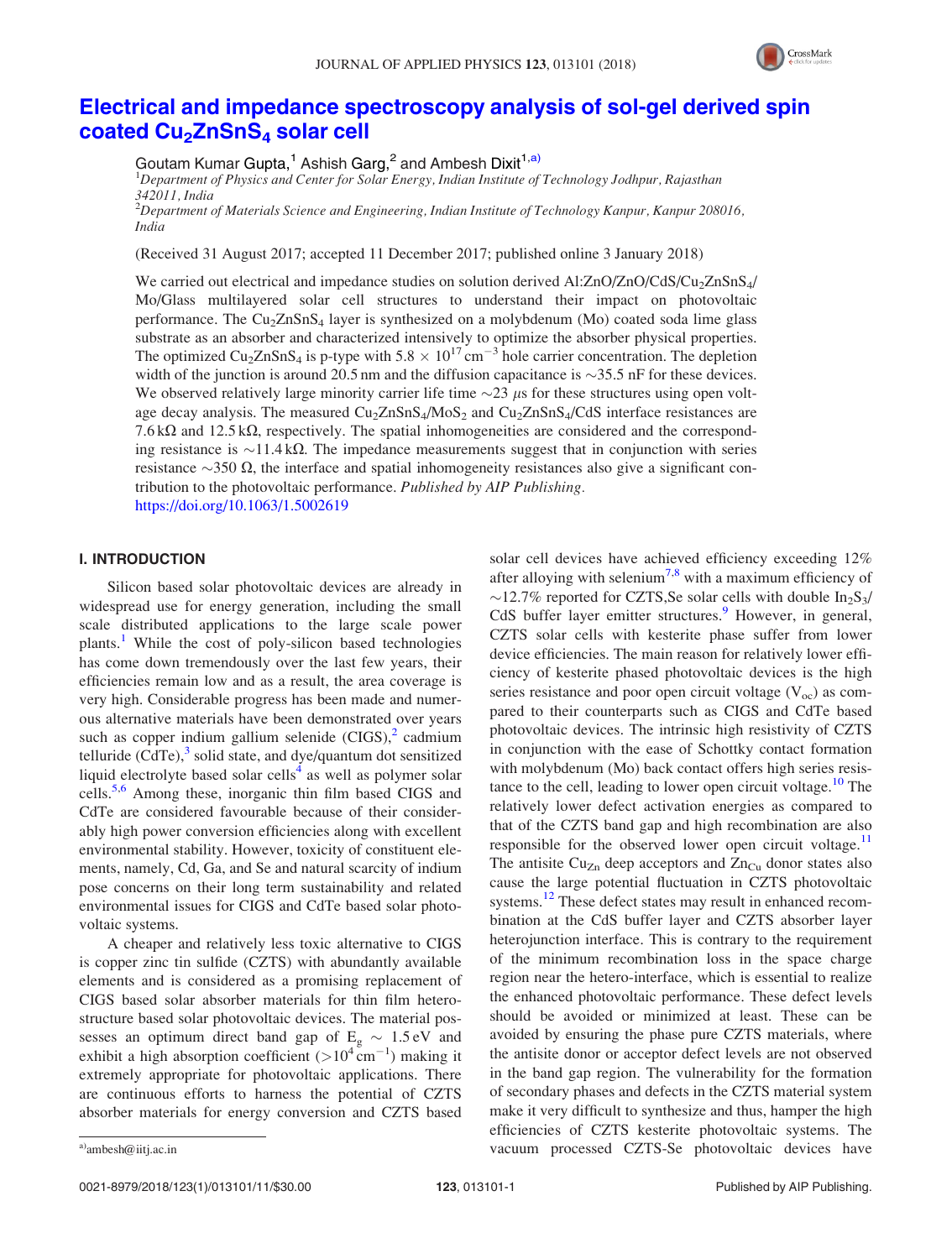



FIG. 1. (a) The temperature versus time profile with respective heating rates, used for post annealing of spin-coated CZTS/SLG and CZTS/Mo/SLG thin films under diluted  $H_2S$  environmental conditions and (b) schematic multilayer Al:ZnO/ZnO/CdS/CZTS/Mo/SLG heterostructure solar cell structure, with top cuts, representing  $3 \text{ mm} \times 3 \text{ mm}$ individual solar cell structures.

shown the highest efficiency of  $\sim$ 9.15% using evaporation and 8.4% using the sputtering process.<sup>13</sup> However, relatively low throughput, less material utilization, and costly fabrication processes make the vacuum assisted techniques difficult for large scale production. In contrast, non-vacuum techniques, such as sol-gel, electrodeposition, and nano particle based processes, are relatively less costly. However, such processes suffer from residual organic impurities and toxic additives used during the synthesis. Among these nonvacuum techniques, the sol-gel technique is relatively simpler and inexpensive. The process provides easy control on extrinsic doping such as alkali metals (Li, Na, K) and alloying with different materials such as Cd, Ge, etc. Thus, physical properties, such as carrier concentration, mobility, and bandgap, can be tailored to realize the enhanced photovoltaic response.<sup>14</sup> Several reports with significant efficiency showed potential for the sol-gel based spin coating technique for high throughput and high efficiency photovoltaic devices.<sup>15</sup> However, there are challenges in achieving enhanced efficiencies and the reported laboratory efficiencies showed a large variation from very low 0.1 to high 12% photovoltaic efficiencies for CZTS-Se solar cells and average efficiencies lie  $\sim$ 1%–2% in general.<sup>16–25</sup> The large variation in photovoltaic efficiencies and the factors limiting the efficiencies can be understood by the detailed electrical and impedance characterization of these CZTS solution processed devices.

The present work details the fabrication of solution processed spin-coated CZTS thin film based Al:ZnO/ZnO/ CdS/CZTS/Mo/Glass heterostructure solar cells. This work discusses the structural, morphological, and electrical properties of the absorber layer and fabricated solar cells. The open circuit voltage decay (OCVD) and impedance spectroscopy analysis have been performed at different bias potentials ranging from reverse bias to forward bias voltages under dark conditions. The measurements are used to understand the device parameters and their impact on device performance.

## II. EXPERIMENTAL DETAILS

## A. CZTS absorber material and Al:ZnO/ZnO/CdS/ CZTS/Mo/Glass solar cell fabrication

The detailed synthesis process for the CZTS absorber layer has been reported elsewhere. $^{26}$  In brief, copper (II) chloride dehydrate, anhydrous zinc chloride, tin (II) chloride, and thiourea precursors are used for respective constituent Cu, Zn, Sn, and S elements in 2: 1.2: 1: 8 atomic ratio. These are dissolved in 2-methoxyethanol for a very stable (over several months) sol. The excess atomic zinc concentration has intentionally been considered during the synthesis to achieve the zinc rich CZTS absorber layer, required for an enhanced photovoltaic response.<sup>27</sup> The stable sol has been used for spin coating to prepare CZTS thin films on soda lime glass (SLG) and molybdenum coated SLG substrates at 3500 rounds per minute (rpm) spinning speed. The spin coated layer has been backed at 300 $\degree$ C on a hot plate for 5 min, followed by cooling to room temperature. This process has been repeated several times to achieve the desired thickness. The prepared CZTS absorber thin film has been post annealed in a tubular furnace under a sulfur environment, maintained by the continuous flow of  $5\%$  H<sub>2</sub>S in argon during the heat treatment process. The temperature profile against time is shown in Fig. 1(a), used for annealing of CZTS thin films. A slower heating rate (5 °C/min) has been opted up to 200 °C to allow the proper alloying of constituent elements, following by fast heating at rate  $10^{\circ}$ C/min to 550 °C for half an hour to minimize the loss of volatile tin during CZTS kesterite phase formation. The optimized CZTS absorber layer has been grown on 1 in.  $\times$ 1 in. Mo coated ( $\sim$ 1.5  $\mu$ m thick) soda lime glass (SLG) substrate. The CdS buffer layer ( $\sim$ 50  $\pm$  20 nm) has been deposited on the CZTS absorber layer using a chemical bath. An intrinsic  $\sim 80 \pm 20$  nm ZnO layer has been deposited using RF sputtering, followed by conducting  $\sim$ 1  $\mu$ m Al:ZnO layer using the DC sputtering process. The schematic of the Al:ZnO/ZnO/ CdS/CZTS/Mo/SLG heterostructure photovoltaic device is shown in Fig.  $1(b)$ , where the approximate thickness for each layer is also mentioned. The fabricated 1 in.  $\times$  1 in. structure has been divided into  $3 \text{ mm} \times 3 \text{ mm}$  solar cell structures, as shown in Fig.  $1(b)$ , to avoid the necessity of top metallic grids for efficient current collection.

## B. Characterization

The phase identification and structural information of CZTS absorber layers are investigated using a Bruker D8 Advance X-ray diffractometer, with a Cu K $\alpha$  ( $\lambda = 1.5406 \text{ Å}$ ) monochromatic incident radiation source, operating at 40 kV and 40 mA current. The data were collected in locked couple mode with  $2\theta$  diffraction angle ranging from  $10^{\circ}$  to  $80^{\circ}$  at a 0.02 step size. Scanning electron microscopy (SEM) has been used to understand the morphological features with the surface microstructures in conjunction with energy dispersive X-ray (EDX) spectroscopy measurements for elemental compositions, using EVO 18, special edition, Carl Zeiss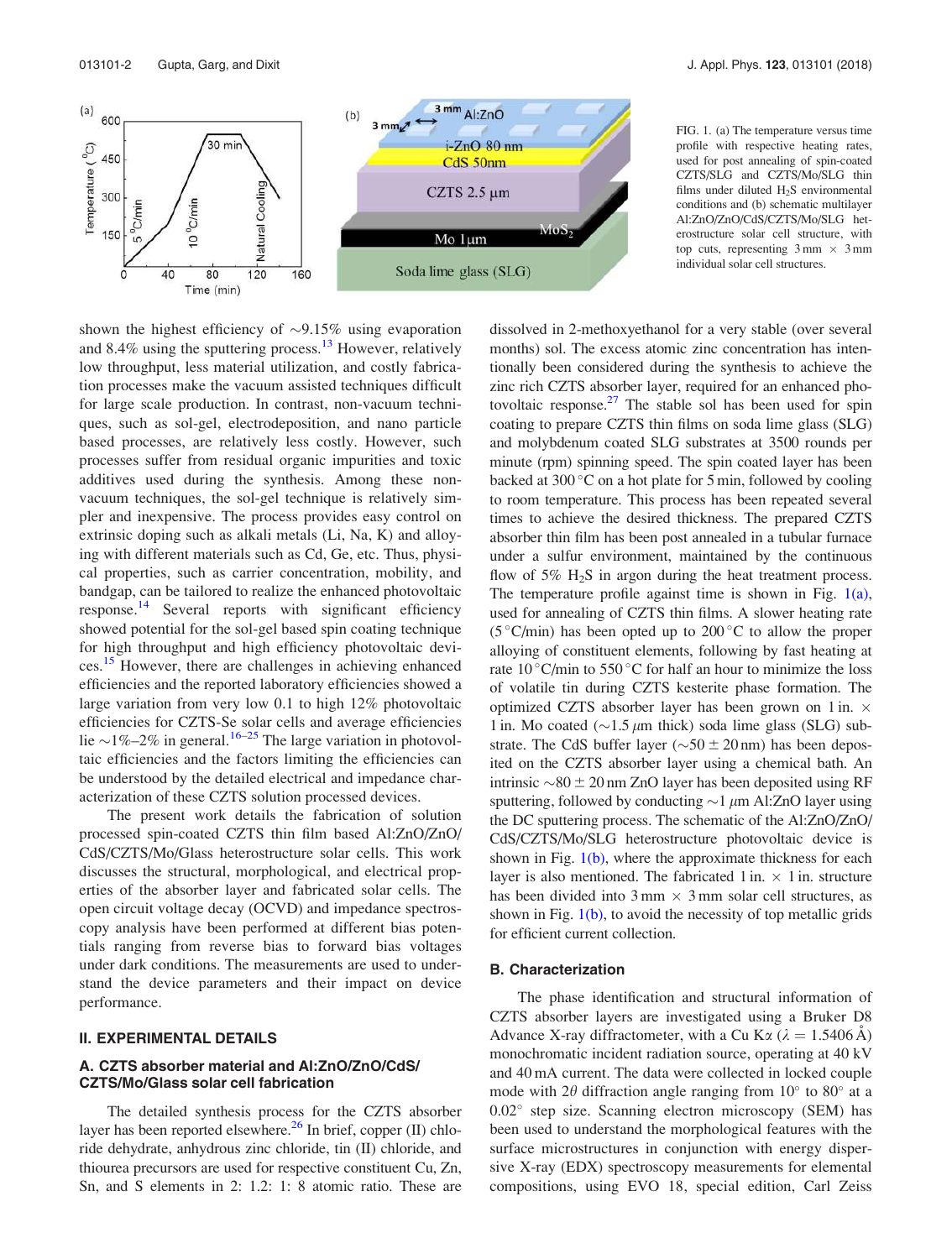

FIG. 2. X-ray diffraction pattern of the post annealed CZTS thin films on (a) SLG substrate (CZTS/SLG), with the reference kesterite CZTS phase (ICDD# 026-0575) and (b) Mo/SLG substrate (CZTS/Mo/SLG).

scanning electron microscope (SEM) (oxford instrument make) attached as an energy dispersive X- ray detector. The diffuse reflectance was measured using a Cary 4000 UV-Vis spectrophotometer in the 200 nm to 900 nm spectral range. The polytetrafluroethylene (PTFE) sample was used as a reference for the diffuse reflectance measurements. The electrical responses such as open circuit voltage decay (OCVD), impedance measurements, and the photoactive current–voltage analysis are performed using an Autolab PGSTAT302N (Matrohm make) electrochemical workstation equipped with a frequency analyzer unit for the fabricated solar photovoltaic devices. These measurements are performed in the dark and one sun illumination  $(1000 \text{ W/m}^2)$  conditions. The impedance measurements are carried out using a 10 mV AC perturbation in the 1 Hz to 1 MHz frequency range. The capacitance-voltage (C-V) measurements are carried out for fabricated photovoltaic devices for the  $-1$  V to 1 V potential range at different frequencies.

#### III. RESULTS AND DISCUSSION

#### A. Structural and microstructural characterization

The X-ray diffraction (XRD) pattern is shown in Fig. 2 for the prepared CZTS absorber thin film on the SLG substrate Fig.  $2(a)$  and Mo coated SLG substrate Fig.  $2(b)$ . The standard kesterite phase diffraction data (ICDD PDF #  $260575$ ) are also plotted in Fig.  $2(a)$ , with relative intensity for the respective diffraction peaks. The measured XRD peaks are consistent with the reference, where all the diffraction peaks are indexed completely, suggesting the formation of a CZTS kesterite crystallographic phase.

The four main diffractions peaks are observed at about 28.46 , 47.32 , 56.22 , and 76.48 corresponding to (112), (220), (312), and (332) diffraction planes for the kesterite CZTS phase. CZTS thin films, thus formed, are polycrystalline in nature with relatively enhanced texturing along the (112) direction. The grain size was measured using the Scherer equation  $D = \frac{K\lambda}{\beta \cos \theta}$ , where  $K = 0.94$ ,  $\lambda$  is wavelength of characteristic Cu K $\alpha$  X-ray incident radiation,  $\beta$  is the full width half maxima (FWHM) of the diffraction peaks in radian, and  $\theta$  is the respective diffraction position.<sup>28</sup> The measured crystallite size is  $\sim$ 24.37 nm for the synthesized CZTS absorber layers. The Williamson and Smallman equation  $\delta = 1/D^2$ , where D is the average crystallite size, suggests the large dislocation density  $\sim 1.683 \times 10^{15}$  lines m<sup>-2</sup> in these CZTS thin films.<sup>29</sup> The lattice strain ' $\varepsilon$ ' has been measured using  $\varepsilon = \beta_{hkl}/4\tan\theta$ , where  $\beta_{hkl}$  is full width half maxima for the (hkl) diffraction plane and  $\theta$  is the respective diffraction position and values are summarized in Table I.<sup>30</sup> The strain values are of the order of  $\sim 10^{-3}$ , suggesting negligible strain which is because of the large thickness of CZTS thin films. The representative X-ray diffraction pattern of CZTS thin films, coated on Mo/SLG substrates and used for solar cell fabrication, is shown in Fig.  $2(b)$ . The measurements suggest that crystallographic texture along  $\langle 112 \rangle$  has improved without any impurity, including the  $MoS<sub>2</sub>$  interfacial layer at the CZTS/Mo interface within the XRD detection limits. Furthermore, Raman spectroscopy measurements on identical films reported elsewhere<sup>26</sup> also substantiate the phase purity of the synthesized CZTS absorber layer in conjunction with XRD measurements.

The microstructural analysis and measurement of elemental composition of the CZTS absorber thin film are carried out using scanning electron microscopy (SEM) and energy dispersive x-ray (EDX) measurements. The surface SEM micrograph is shown in Fig.  $3(a)$ . The uniform and smooth granular growth can be observed over the entire surface of the CZTS thin film [Fig.  $3(a)$ ]. The elemental

TABLE I. The crystallographic and thin film parameters, derived from the X-ray diffraction measurements (Fig. 2).

| Samples     | $\langle h k 1 \rangle$ | $2\theta$ (deg)<br>(observed) | $FWHM$ (deg) | $d_{\text{exp}}(A)$ | Strain $\varepsilon \times 10^{-3}$ ) | Grain size<br>$D$ (nm) | Average grain<br>size $(nm)$ | Dislocation<br>density $\delta$ (lines m <sup>-2</sup> ) | Lattice parameter<br>$(a = b, \text{ and } c),$<br>measured $(A)$ |
|-------------|-------------------------|-------------------------------|--------------|---------------------|---------------------------------------|------------------------|------------------------------|----------------------------------------------------------|-------------------------------------------------------------------|
| <b>CZTS</b> | $\langle 112 \rangle$   | 28.46                         | 0.385        | 3.133               | 6.62                                  | 22.23                  | $24.37 \pm 6$                | $1.683 \pm 0.0006 \times 10^{15}$                        | $A = b = 5.427$                                                   |
|             | $\langle 220 \rangle$   | 47.32                         | 0.395        | 1.919               | 3.93                                  | 22.93                  |                              |                                                          | $c = 10.848$                                                      |
|             | $\langle 312 \rangle$   | 56.22                         | 0.428        | 1.635               | 3.49                                  | 21.97                  |                              |                                                          | $c/2a=0.9994$                                                     |
|             | $\langle 332 \rangle$   | 76.48                         | 0.348        | 1.244               | 1.92                                  | 30.35                  |                              |                                                          |                                                                   |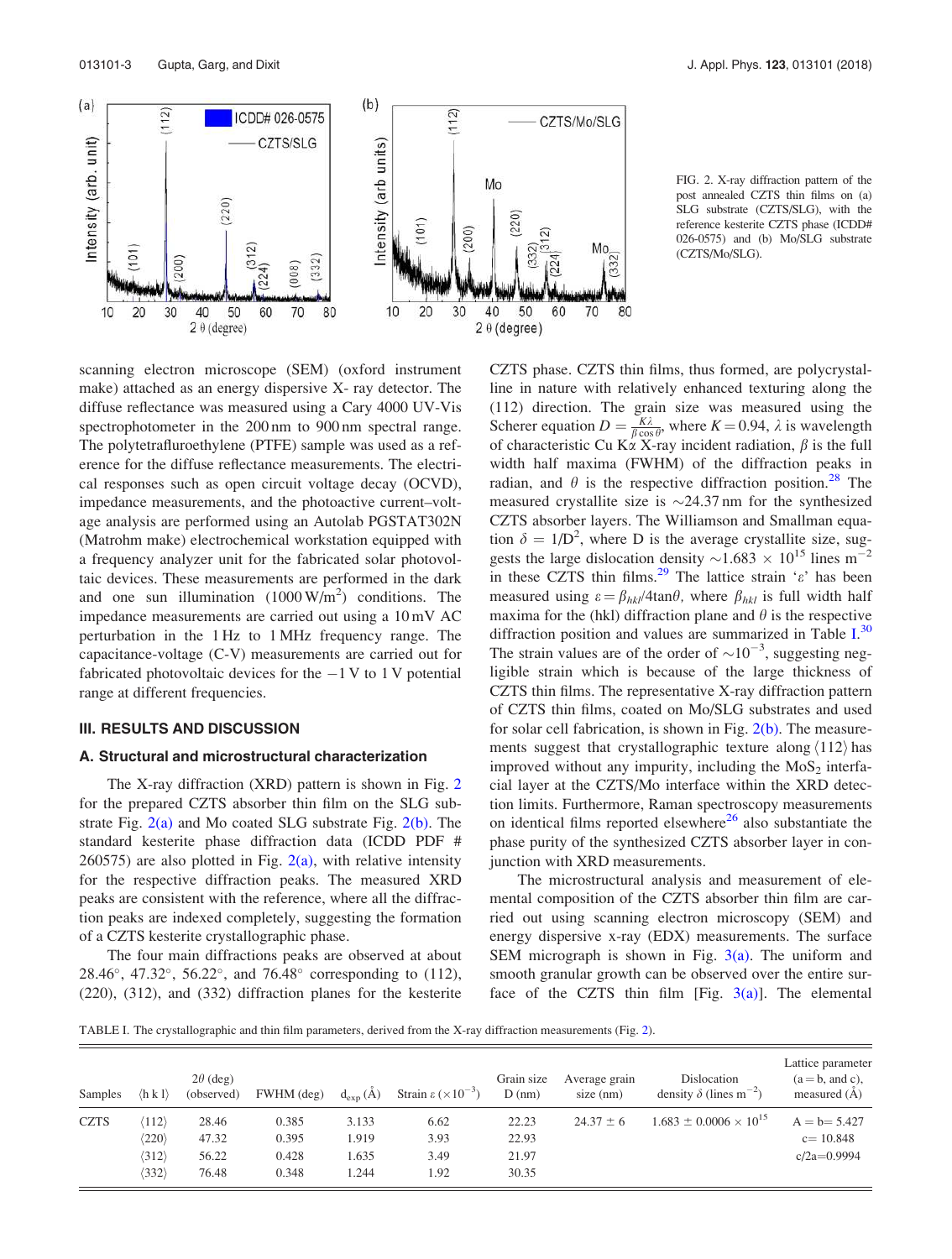

FIG. 3. Scanning electron micrograph (a) of the CZTS absorber thin film over the Mo coated SLG substrate (inset showing elemental composition obtained through EDAX spectroscopy); (b) cross sectional view of stacked layers for the AZO/ZnO/CdS/CZTS/Mo/SLG heterostructure solar cell; (c) summed elemental mapping across the Mo/CZTS interface; and (d) respective elemental distribution across the interface.

compositional analysis shown in the inset of Fig.  $3(a)$  suggests that grown CZTS thin films are copper deficient and zinc rich in composition.

These results are consistent with the growth conditions, where the excess Zn precursor has been used to achieve the observed configuration.<sup>31</sup> The cross-sectional micrograph is shown in Fig. 3(b) for the fabricated AZO/ZnO/CdS/Mo/SLG heterostructure solar cell, illustrating the different stacked layers. The sputter deposited Mo thin film on the SLG substrate showed columnar growth with thickness  $\sim$ 1.5  $\mu$ m. The CZTS absorber thin film has been grown on Mo/SLG and crosssectional SEM micrographs substantiate the nearly uniform well adhered CZTS thin film. The CZTS/Mo interface may consist of an interfacial  $MoS<sub>2</sub>$  layer, grown during the deposition of the CZTS absorber layer and its sulfurization at elevated temperatures. However, no evidence of  $MoS<sub>2</sub>$  is observed in XRD and cross-sectional micrographs within the instrumental resolution. There are reports substantiating the growth of the  $MoS<sub>2</sub>$  layer during the high temperature sulfurization of synthesized CZTS thin film and the observed broadening near the (200) CZTS peak is attributed to the formation of  $M_0S_2$ .<sup>32,33</sup> This thin  $MoS<sub>2</sub>$  layer offers additional benefits for the strong adherence of the CZTS absorber layer over the Mo coated substrate.<sup>32,33</sup> Furthermore, a crosssectional elemental line mapping is carried out using EDX and results are summarized in Figs.  $3(c)$  and  $3(d)$ . The distribution of sulfur across the Mo/ CZTS is quite significant in conjunction with molybdenum, substantiating the formation of  $MoS<sub>2</sub>$  near the interface, Fig.  $3(c)$ . However it is not easy to distinguish MoS<sub>2</sub> using EDX measurements, as the characteristic sulfur  $K\alpha$  (2.307 keV) signals overlap nearly at the same energy with molybdenum  $L\alpha$ (2.293 keV). Furthermore, the elemental distributions across the interface are shown in Fig.  $3(d)$ , showing the evidence of observed CZTS elemental contribution, as shown in the inset of Fig.  $3(a)$ . The thickness of CZTS absorber thin films for these solar cell structures is  $\sim$ 2.5  $\pm$  0.2  $\mu$ m as observed in the crosssectional micrograph  $[Fig. 3(b)]$ . The absorber layer is made of larger and dense grains with some probable voids, causing the poor electrical and photovoltaic response, as discussed later. The thicknesses of wideband gap CdS and ZnO layers are of the order of  $\sim$ 50 nm and thus were not visible in the crosssectional SEM micrographs. The thickness of the top AZO layer has been intentionally kept at  $\sim$ 1.1  $\pm$  0.1  $\mu$ m to ensure the high electrical conductivity for efficient photo generated carrier collection.

#### B. Optical and electronic characterization

The diffuse reflectance analysis (DRA) measurements are carried out from the 200 nm to 900 nm wavelength range on CZTS/SLG structures and used to calculate the spectral absorptance using the Kubelka-Munk model  $\alpha = \frac{(100 - R)^2}{2R}$  $\frac{0-K}{2R}$ , where  $\alpha$  is the absorption coefficient and R is the percent diffuse reflectance.<sup>34</sup> The calculated spectral absorptance ( $\alpha$ ) is used to extrapolate the optical band gap using the Tauc relation  $(\alpha h \nu)^{\frac{1}{n}} = A(h\nu - Eg)$ , where h is Planck's constant,  $\nu$  is incident photon frequency, A is proportionality constant, and  $E_g$  is the band gap of the material. The exponent n can take value 1/2, 3/2, 2, and 3 depending on the nature of optical transition corresponding to direct allowed, direct forbidden, indirect allowed, and indirect forbidden transitions, respectively.<sup>35</sup> The measured  $(\alpha h\nu)^2$  has been plotted against energy  $h\nu$  and is shown in Fig. 3. The linear region with  $(\alpha h\nu)^2 = 0$  intercept suggests the direct optical band gap  $\sim$ 1.5 eV for synthesized CZTS thin films.

The controlled non-stoichiometry of the CZTS semiconductor, especially with copper deficiency and excess zinc, has been used to realize the enhanced solar photovoltaic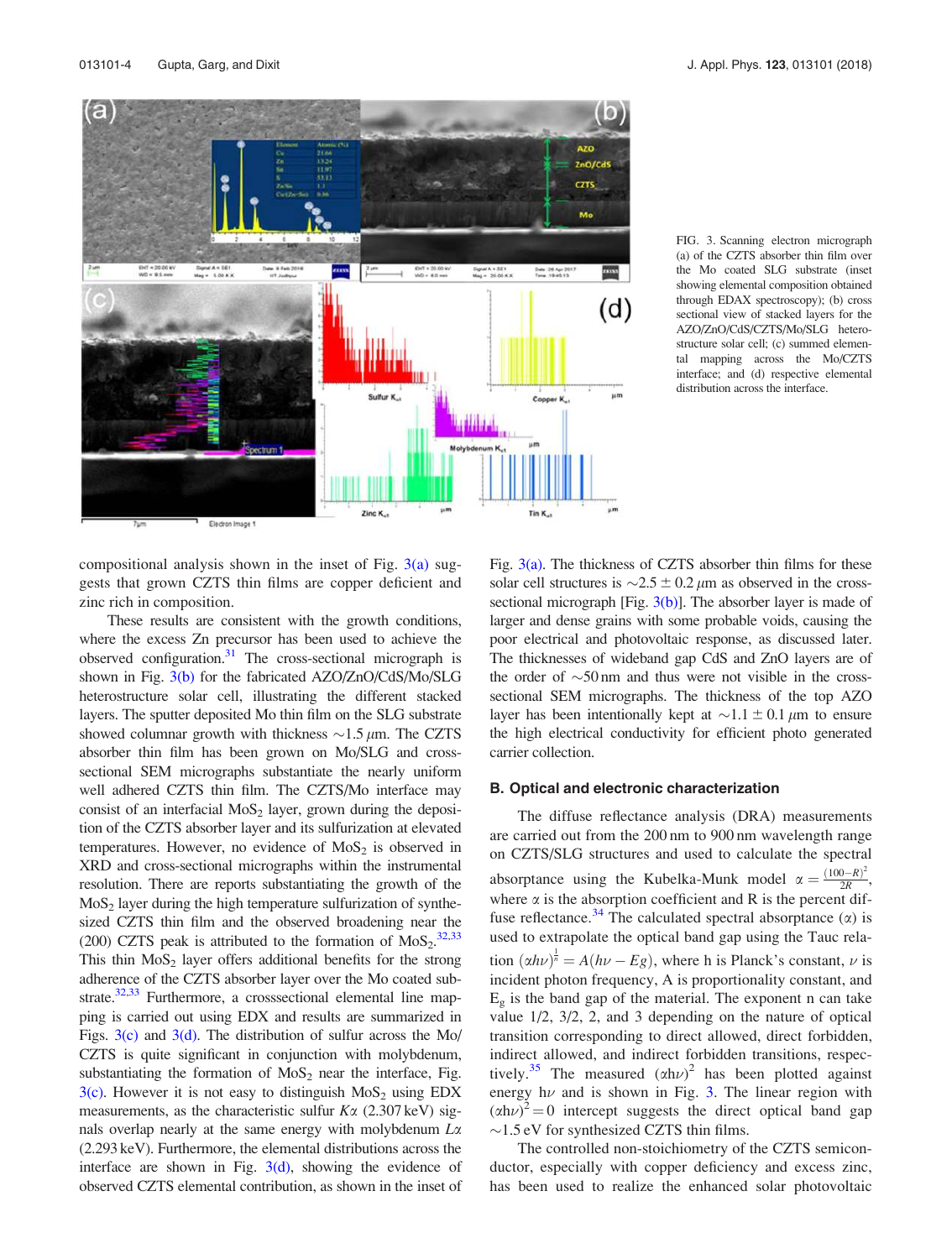

FIG. 4. (a)  $(\alpha.E)^2$  versus energy E (eV) (i.e., Tauc plot with  $n = 1/2$ ) for CZTS/ SLG thin films, estimated from the reflectance versus wavelength measurements and (b) schematic representation of possible defect energy levels in CZTS with energy scale on a vertical scale.<sup>36</sup>

response. The important defect states include vacancies at different atomic sites  $(V_{Cu}, V_{Zn}, V_{Sn})$  and antisites  $(Cu_{Zn},$  $Cu<sub>Sn</sub>, Zn<sub>Sn</sub>$ ) as acceptor defects, whereas vacancy  $(V<sub>s</sub>)$ , interstitial (Cu<sub>i</sub>, Zn<sub>i</sub>), and antisites (Zn<sub>Cu</sub>, Sn<sub>Zn</sub>, Sn<sub>Cu</sub>) as donor defects. The relatively lower formation energy of the acceptor defects in CZTS converts it into a p-type semiconductor intrinsically. Near stoichiometric CZTS, the formation energy of defects is very high except  $Cu_{Zn}$  and  $V_{Cu}$  acceptor defects, as schematically represented in Fig.  $4(b)$ .<sup>21,37</sup> Thus,  $Cu_{Zn}$  and  $V_{Cu}$  acceptors defects will be contributing effectively in CZTS for the electrical response, whereas other defects will not contribute significantly. The EDX results suggest that the synthesized CZTS films are copper deficient and zinc rich in stoichiometry. This implies that the formation energy for  $V_{Cu}$  and  $Zn_{Sn}$  will decrease significantly, while it will increase for  $Cu_{Zn}$  and  $Sn_{Zn}$  defects thus making  $V_{Cu}$  a dominant acceptor defect level in our CZTS thin films, consistent with the reported literature.<sup>37</sup>

## C. Current–voltage characteristics and open circuit voltage decay

Current voltage (I-V) measurements are carried out on the CZTS absorber based solar cell structures under darkness and one sun illumination. The measured dark and illuminated  $I-V$  characteristics are summarized in Fig.  $5(a)$  for the solar cell with the highest efficiency among investigated Al:ZnO/ZnO/CdS/CZTS/Mo/SLG heterostructures, with the inset showing the respective device parameters. The series and shunt resistances for the cells are measured using the zero voltage and zero current conditions of I-V data, respectively. The similar measurements are carried out on such more than five solar cell devices and the photovoltaic efficiency of these cells is  $\sim 1.1\% \pm 0.2\%$ . The current–voltage under dark conditions is shown in Fig.  $5(b)$  and has been fitted using one diode model for the solar cell to extract the photovoltaic device parameters. The measured reverse saturation current density and the ideality factor (n), as defined in diode current equation  $(1)$ , for the photovoltaic device are summarized in the inset of Fig.  $5(b)$ .

The one diode DC and AC equivalent circuits are shown in Fig.  $5(c)$  for a solar photovoltaic device.<sup>29</sup> Here, Rs and Rsh are the series and shunt resistances of the device, with  $I_0$ being reverse saturation resistance. For an AC equivalent circuit, the capacitance  $(C_p)$  comprises of a parallel combination of diffusion  $(C_d)$  and transition  $(C_t)$  diode capacitances and the parallel resistance  $R_p$  is a parallel combination of diodes' static  $(R_t)$  and dynamic  $(R_d)$  resistances. The values



FIG. 5. (a) Current density versus voltage (J-V) characteristics under dark and illumination conditions; (b) dark currentvoltage characteristics for Al:ZnO/ZnO/ CdS/CZTS/Mo/SLG solar cells and (c) DC and AC equivalent circuits of the solar cell, used in simulating the device characteristics.<sup>38</sup>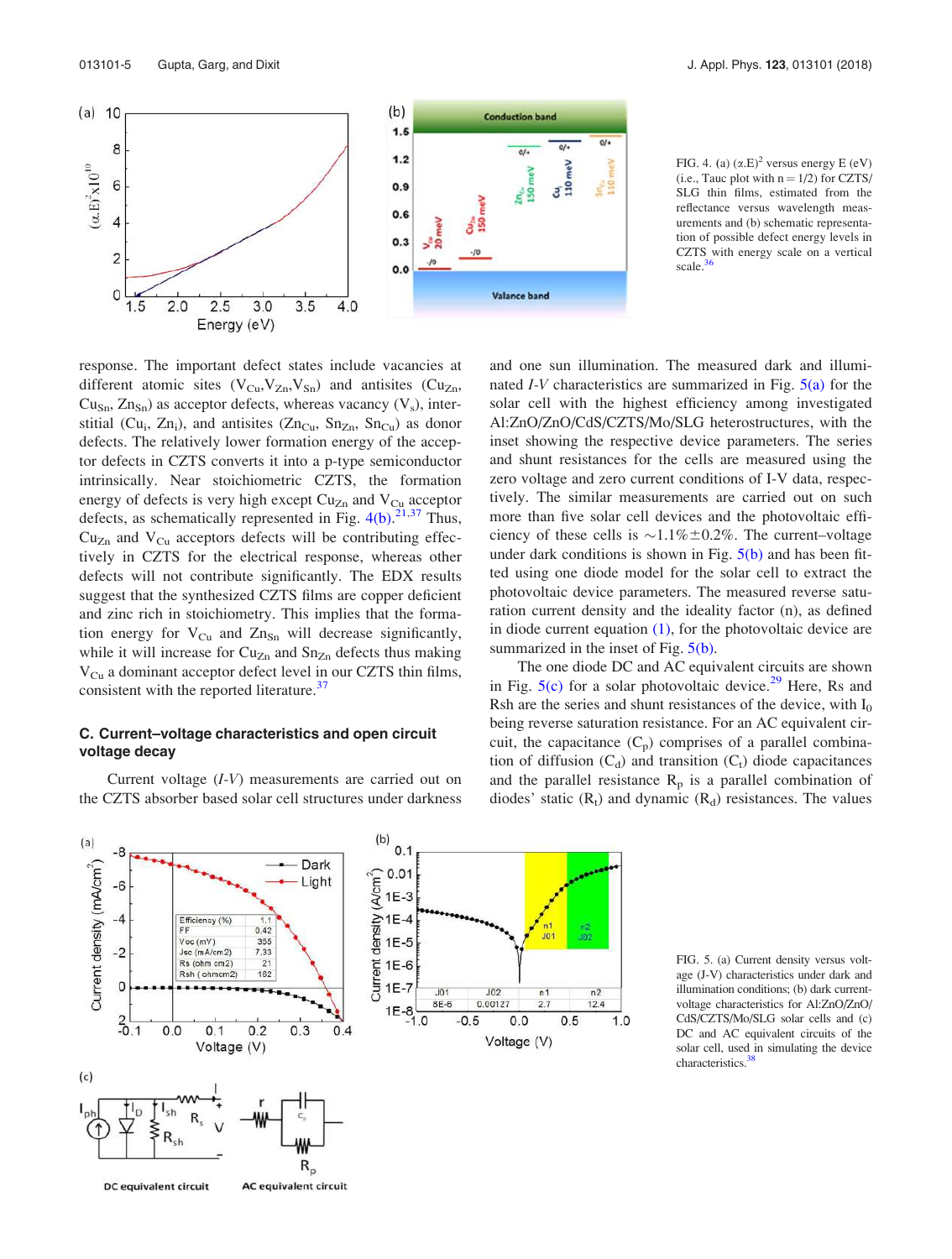

of these DC and AC device parameters are evaluated using impedance measurements, as discussed later and summarized in Fig. 6(b). The values of Rs and Rsh are zero and infinite for an ideal diode device and the current voltage relationship can be expressed as

$$
I = I_0 \left[ \exp\left(\frac{qV}{nk_BT}\right) - 1 \right],\tag{1}
$$

where I is the diode (device) current,  $I_0$  is the reverse saturation current, n is an ideality factor, q is the electronic charge,  $k_B$  is the Boltzmann constant, T is the temperature in K, and V is the applied bias voltage across the diode. For large forward bias conditions,  $I/I_0 \gg 1$ , and logarithmic of current can be expressed as

$$
\ln(I) = \ln(I_0) + \left(\frac{q}{nK_B T}\right) V. \tag{2}
$$

This relation can be used to estimate the reverse saturation current from the intercept  $ln(I_0)$  and the ideality factor from the slope of the linear portion of ln(I) versus V characteristics at high current region  $(I/I_0 \gg 1)$  as  $n = \frac{q}{K_B T} \left( \frac{dV}{d \ln(I)} \right)$ . The representative dark current–voltage characteristic is shown in Fig.  $5(b)$  for one of the photovoltaic devices. The different slopes are visible for different forward bias voltage regions. This measurement suggests variation of the ideality factor with applied bias voltage. The reverse saturation current and ideality factor  $(J_{01}, n_1)$  are  $(8 \times 10^{-6} \text{A/cm}^2, 2.7)$  for lower bias voltage V < 0.45 V range. However, the values  $(J_{02}, n_2)$ enhance drastically to  $(1.27 \times 10^{-3} \text{A}, 12.4)$  in the higher bias voltage (0.45 V  $\lt V \lt 1$  V) window. The relatively large value of the ideality factor suggests that large recombination other than band to band and Shockley-Read-Hall (SRH) is dominating in the lower voltage range and is consistent with the observed large defect density in CZTS thin films. In contrast, the observed very large  $\sim$ 12.4 in a higher voltage range is attributed to the accelerated carrier recombination due to the large carrier injection, interfacial defect states, and edge recombination in such heterostructure devices.

#### D. Open circuit voltage decay analysis

Open circuit voltage decay (OCVD) measurements are carried out for the fabricated Al:ZnO/ZnO/CdS/CZTS/Mo/ SLG heterostructure photovoltaic devices. A large forward

FIG. 6. (a) Open circuit voltage decay (OCVD) plot and (b) variation of resistances and capacitance with applied bias voltage for the Al:ZnO/ZnO/CdS/ CZTS/Mo/SLG solar cell.

current is passed across the cell, ensuring the high level of carrier injection, using the fast chrono-potentiometry option in AUTOLAB, followed by open circuit conditions abruptly. The OCVD response of the cell was recorded using PGSTAT302N AUTOLAB, having a bandwidth of 1 MHz, and is shown in Fig.  $6(a)$ . Under a high level of injection, minority carrier electron concentration in the p-type CZTS absorber layer is higher than the respective thermal equilibrium value. When forward current is discontinued abruptly and the circuit becomes open, the minority carriers diffuse through the CZTS absorber layer. The minority carrier life time  $\tau$  is related to the open circuit voltage decay rate  $(dV_{OC}/dt)$  as  $\tau = nk_BT/q\left(\frac{1}{dV_{loc}/dt}\right)$ , where n is the ideality factor,  $k_B$  is the Boltzmann constant, and T is temperature in Kelvin.<sup>39</sup> It can be observed that the obtained OCVD curve is nonlinear and decays exponentially. This nonlinear behavior of the OCVD curve can be well explained by the exponential fit of open circuit voltage decay given in the following equation: $40$ 

$$
V_{oc}(t) = \frac{kT}{q} \left[ \exp\left(\frac{qV_0}{k_B T} - 1\right) \right] \exp\left(\frac{-t}{\tau}\right),\tag{3}
$$

where  $V_0$  is the open circuit voltage at the termination of excitation. The measured minority carrier life time value obtained from this exponential fit is  $\sim$ 23  $\mu$ s in these photovoltaic devices. This value is much lower than the earlier reported minority carrier life time by Patel  $et al.<sup>41</sup>$  for the same system, yet relatively in agreement with that of others' reported work on other systems using the open circuit voltage decay process.<sup>42</sup>

The nonlinear nature of OCVD [Fig.  $6(a)$ ], suggests that transition capacitance is dominating over the investigated bias voltage range. The transition capacitance of the photovoltaic device  $C_t = \left(\frac{I}{dV/dt}\right)_{(V=V_b)}$  can be measured by using current I at bias voltage  $V = V<sub>b</sub>$  from dark I-V characteristics [Fig.  $5(b)$ ] and voltage decay rate at  $V = V_b$  from OCVD characteristics [Fig.  $6(a)$ ]. The current and voltage decay values are  $1.03 \times 10^{-4}$  A and  $4.5 \times 10^{3}$  V/s, respectively, at  $V_b = 0.35$  V, leading to 22.8 nF transition capacitance for the photovoltaic device. The static  $(R_{static} = (V/I)_{Vb})$  and dynamic  $(R_{\text{dynamic}} = (1/(dI/dV)_{Vb})$  resistances are 3.39 k $\Omega$  and 0.8 k $\Omega$ , respectively, at V<sub>b</sub> = 0.35 V. Thus, the effective parallel resistance  $(R_p=R_{static}||R_{dynamic})$  for the photovoltaic device is  $\sim 0.64 \text{ k}\Omega$ . The measured diffusion capacitance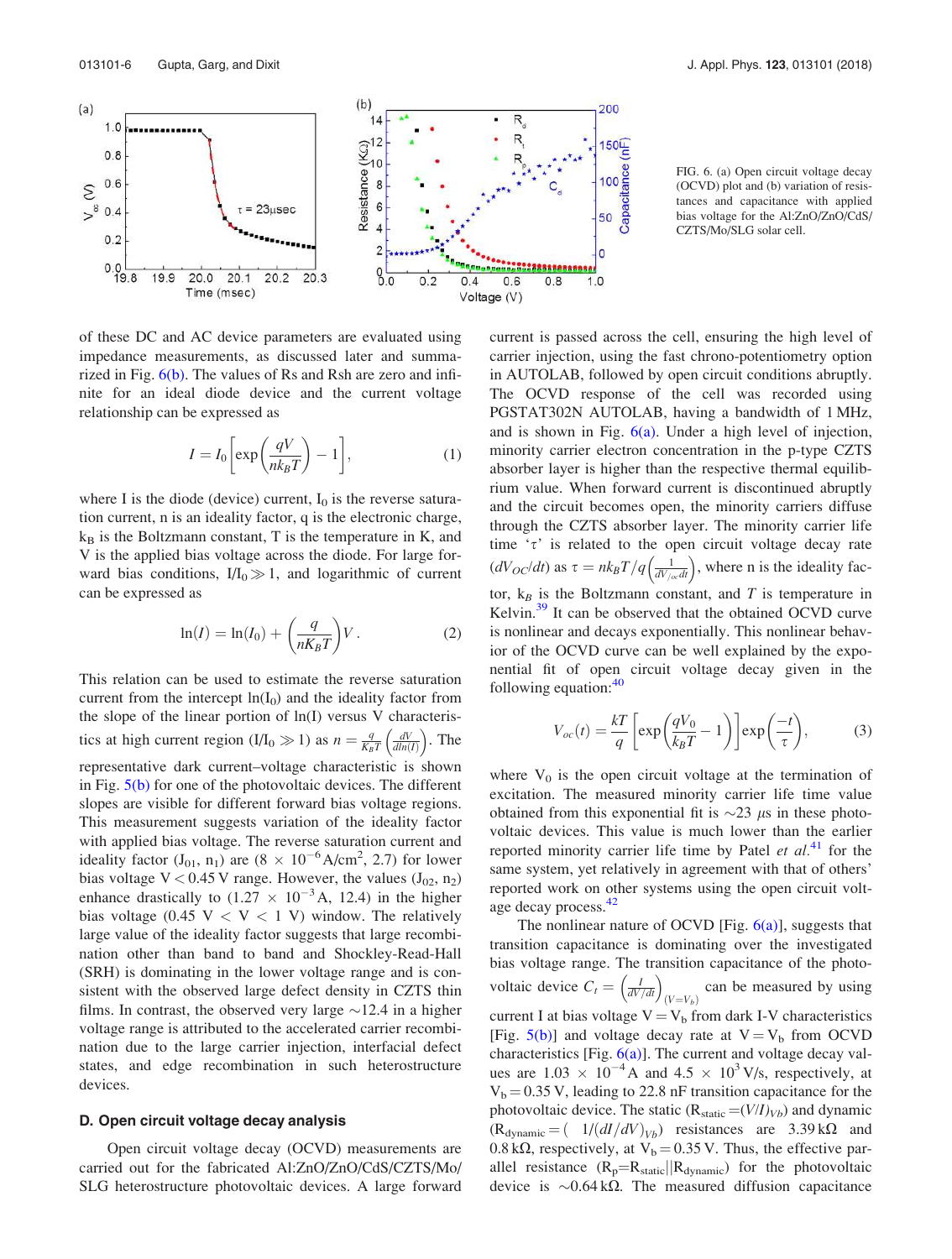

 $C_{diffusion} = \frac{\tau}{R_p}$  is 35.5 nF at V<sub>b</sub> = 0.35 V. The variation of cell resistances and diffusion capacitance against the bias voltage are summarized in Fig. 6(b).

#### E. Capacitance-voltage (C-V) analysis

The capacitance-voltage measurements are carried out at different frequencies under applied DC bias voltages and are shown in Fig.  $7(a)$ .

The total capacitance of the device is originating from the depletion and chemical capacitances, where depletion capacitance (or space charge capacitance) is due to the depletion region under reverse bias conditions. This is analogous to the parallel plate capacitor with capacitance  $C_{dl} = \frac{\varepsilon_0 \varepsilon_r A}{W}$ , where  $\varepsilon_0$  is the permittivity of free space,  $\varepsilon_r$  is the permittivity of the material, A is the area of the solar cell, and W is the depletion width at the interface, given as  $W = \left(\frac{2\varepsilon_0 \varepsilon_v V_{bi}}{qN}\right)^{1/2}$ ; with  $N = \frac{N_A N_D}{N_A + N_D}$ , where N<sub>A</sub> and N<sub>D</sub> are the doping concentration of the p and n region, respectively, and  $V_{bi}$  is the built in potential across the junction.<sup>43</sup> The chemical capacitance per unit area is given as  $C_{\mu} = \frac{q^2 L n_0}{k_B T} e^{\frac{qV_F}{q r K_B T}}$ , where L is the thickness of the charge accumulation layer,  $n_0$ is the minority carrier concentration at equilibrium,  $\eta$  is the diode ideality factor,  $k_B$  is the Boltzmann constant, and T is temperature in Kelvin.<sup>44</sup> The exponential dependence of chemical capacitance dominates in the total capacitance of the solar cell at sufficiently high forward bias as shown in Fig.  $7(a)$ , similar to that of the silicon solar cell.<sup>44</sup> The capacitance decreases at a fixed polarization potential with increasing frequency and increases exponentially with increasing polarization potential at a fixed frequency, as can be seen in Fig.  $7(a)$ . This is because of insensitiveness of absorber traps at high frequencies and thus, effectively traps do not contribute, reducing the effective charge, resulting in lower device capacitance  $(C = Q/V)$ .

The capacitance–voltage data are used to derive the Mott-Schottky (MS) plots (inverse of squared capacitance versus applied voltage) at different measured frequencies and are summarized in Fig. 7(b). The choice of frequency for the Mott schottky analysis is a critical parameter. The parasitic resistance of a diode due to the bulk material (Rs) is usually small and to ensure that it is not affecting the measurements, the selected frequency for measurements should be relatively small following the condition Rs  $\ll 1/\omega$  C, where  $\omega$  is the angular

FIG. 7. Capacitance–voltage characteristics (a) and Mott-Schottky plots (b) for the Al:ZnO/ZnO/CdS/CZTS/Mo/ SLG solar cell, measured at different frequencies.

frequency and C is the junction capacitance. $45$  All the measurements are carried out under this constraint, ensuring that the reactive part is much greater than that of the resistive part of the diode impedance. Relatively high frequencies are considered for these MS measurements to avoid the low frequency dispersion in such measurements. These MS plots show a significant change in the slope near zero bias while crossing the applied bias voltage from the negative to positive potential. The change has been attributed to enhanced carrier density with positive potential bias conditions [Fig.  $7(b)$ ]. In addition, the slope of the linear portion of these MS curve is nearly identical for all measured frequencies, whereas the point of intersection of this linear region at  $1/C^2 = 0$  differs for these measured frequencies. The possible reason for the marginal deviation may be appearing due to the localized deep states in the absorber material. At higher frequency, the contribution from the deep states is not significant and the major contribution in the capacitance mainly originates from the modulation of majority carriers near the edge of the depletion region. In addition to the presence of a back contact barrier, the device capacitances strongly depend on the measuring frequency $46$  and this gives rise to the shift in the point of intersection of the linear portion of Mott schottky plots, as can be seen in Fig. 7(b). This is related to the variation of the depletion width of the back contact junction at different frequencies.

Considering the abrupt hetero-junction, the acceptor defect concentration  $(N_a)$  in the p-type CZTS absorber, and flat band potential  $(V_{fb})$  are determined using the following expression:<sup>47</sup>

$$
\frac{A^2}{C^2} = \left[\frac{2}{q\epsilon_0 \epsilon_{CdS} \epsilon_{CZTS}}\right] \left[\frac{N_d \epsilon_{CdS} + N_a \epsilon_{CZTS}}{N_a N_d}\right] (V_{fb} - V), \quad (4)
$$

where A is the area of the junction, q is electronic charge,  $\varepsilon_0$ is permittivity of vacuum,  $\varepsilon_{\text{CdS}}$  is relative permittivity of CdS,  $\varepsilon_{\text{CZTS}}$  is relative permittivity of CZTS, and N<sub>d</sub> is total n-region ionized donor defect concentration. This expression for a  $n^+$ -p hetero-junction simplifies into

$$
\frac{A^2}{C^2} = \left[\frac{2}{q\epsilon_0\varepsilon_{CZTS}N_a}\right](V_{fb} - V). \tag{5}
$$

This has been used to estimate the effective acceptor concentration for CZTS absorber materials. The depletion width  $W_{dep} = \frac{\varepsilon_0 \varepsilon_{CTTS}}{C_{dep}}$  is  $\sim$ 20.5 nm for the investigated heterostructures with the relative dielectric constant of CZTS  $\sim 6.95$ ,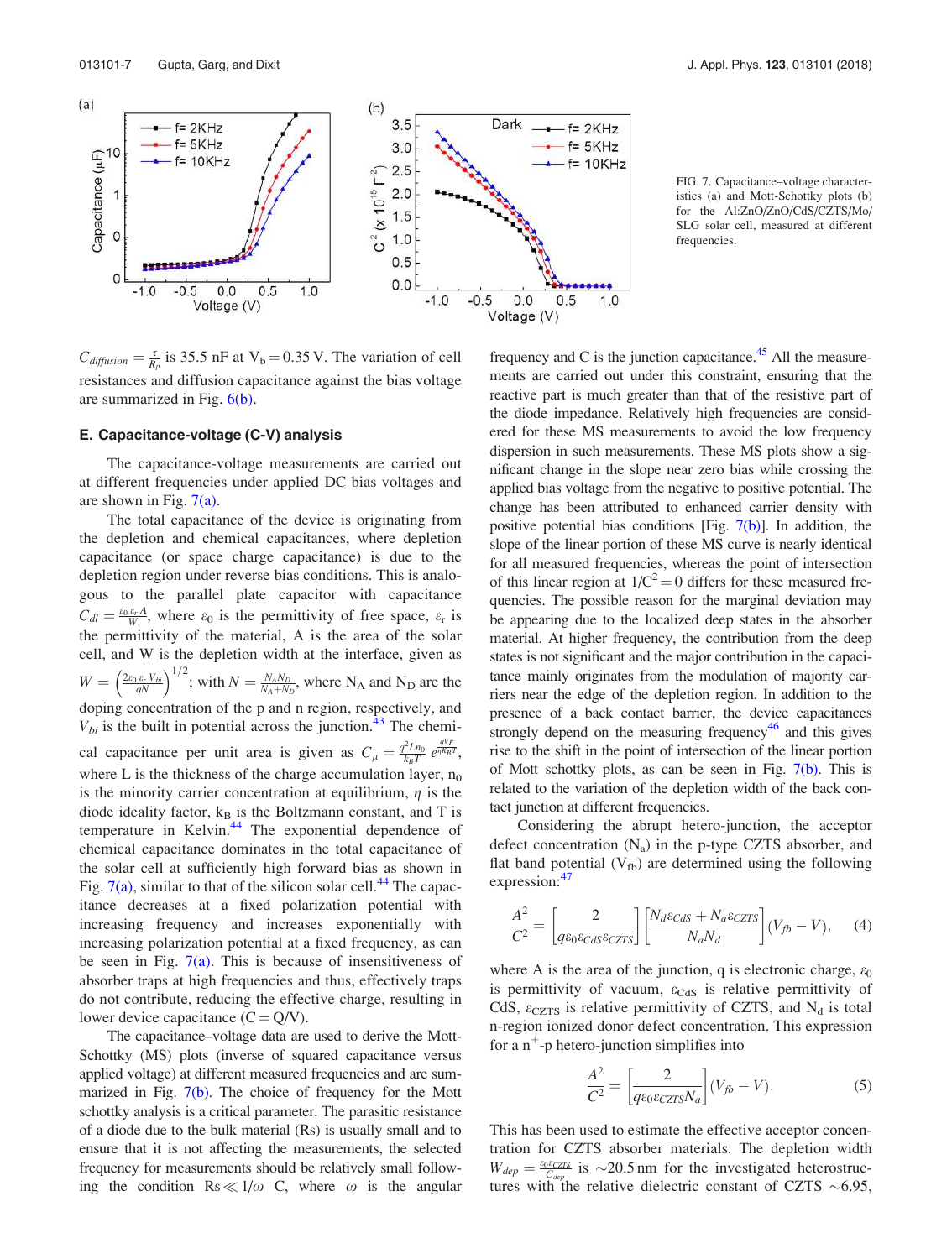measured acceptor concentration  $\sim 5.8 \times 10^{17}$  cm<sup>-3</sup> in conjunction with  $\sim 0.35$  V flat band potential. The built in potential (V<sub>bi</sub>= V<sub>fb</sub>-k<sub>B</sub>T/q) is ~0.32 V for the investigated solar cell structures. The high acceptor concentration in the device has been attributed to the observed lower photovoltaic efficiency of the investigated structure. The one dimensional (1D) device simulation has been carried out using the measured carrier concentration, defect levels, and other physical parameters, and calculated results substantiate the observed lower efficiency consistent with the other available reports.<sup>48</sup>

### F. Impedance spectroscopy analysis

The impedance spectroscopic measurements are carried out for these fabricated solar cells. The Nyquist plots and the complex plane representation of the impedance data at zero bias are shown in Fig. 8 for the Al:ZnO/ZnO/CdS/CZTS/ Mo/SLG heterostructure photovoltaic device. The respective equivalent circuit is shown as an inset in these plots, which

The simplest circuit is characterized by the series resistance (Rs) and a resistance-capacitance loop (Rj-Cj), describing the CdS/CZTS hetero-junction. This is named M1 hereafter. The series resistance  $(R_s)$  includes all the contact and material resistances such as resistance of the connecting lid, wire, Mo back contact, and Al:ZnO/ZnO front window layer. The simulated equivalent circuit data show a large deviation in the intermediate frequency range, as can be seen from the error plots [right panel, Fig.  $8(a)$ ]. This deviation may be attributed to the non-ohmic back contacts between CZTS and Mo layers. To account for these contributions, an additional resistance–capacitance loop (Rb-Cb) has been added in the equivalent circuit in series with the Rj-Cj loop,

20 10 20  $\star$  Experimental  $(a)$  $(d)$ Error-M1 Fit M1 10 ۱n 8  $-2"$  ( $k$  ohm)  $\overline{0}$ 6 Error<sub>Z</sub>" CdS/CZTS  $-10$  $\overline{4}$  $-30$ M1 ⊤ا د  $-40$  $-20$ -MA- $\overline{2}$  $-50$ R,  $-30$  $-60$  $0_0$  $10<sup>2</sup>$  $10<sup>5</sup>$  $10<sup>0</sup>$ 10  $10<sup>3</sup>$  $10<sup>4</sup>$ 5 10 15 20 Frequency (Hz)  $Z'$  (k ohm) 10  $(e)^{20}$  $(b)$  $20$ \* Experimenta Error-M2 Fit M2 10 8  $10<sub>1</sub>$  $-2"$  ( $k$  ohm) 6 ſ Error<sub>Z</sub>" CZTS/MoS- $20<sup>°</sup>$ CdS/CZTS  $-10$ 4  $-30$  $-40$  $\overline{2}$  $-20$  $-50$  $-30$  $-60$  $0<sup>1</sup>$  $\overline{5}$  $\sigma$ 10 15  $20$  $10^{\circ}$ 10  $10<sup>2</sup>$  $10<sup>3</sup>$  $10<sup>4</sup>$  $10^{\circ}$  $Z'$  (k ohm) Frequency (Hz) 10  $(c)$  $\star$  Experimental 20  $(f)$  $20$ Fit M3 8 Error-M3  $10$  $10<sub>1</sub>$  $Z''$  ( $k$  ohm) 6  $\mathbf{0}$ Error<sub>Z</sub>' CZTS/MoS CdS/CZTS 4  $-10$  $-30$  $\overline{\mathbf{c}}$  $-40$  $-20$ Ŕ,  $-50$ R.  $0<sup>1</sup>$  $-30$  $-60$ 0 5  $10$ 15 20  $10<sup>5</sup>$  $10<sup>°</sup>$ 10  $10<sup>3</sup>$  $10<sup>1</sup>$  $10<sup>4</sup>$ Z' (k ohm) Frequency (Hz)

FIG. 8. (a) Impedance spectrograph for the Al:ZnO/ZnO/CdS/CZTS/Mo/ SLG solar cell with three different equivalent circuit models M1, M2, and M3, as explained in  $[(a)-(c)]$  and corresponding error in [(d)–(f)]. where M3 corresponds to the best fit to the measured experimental impedance spectrograph.

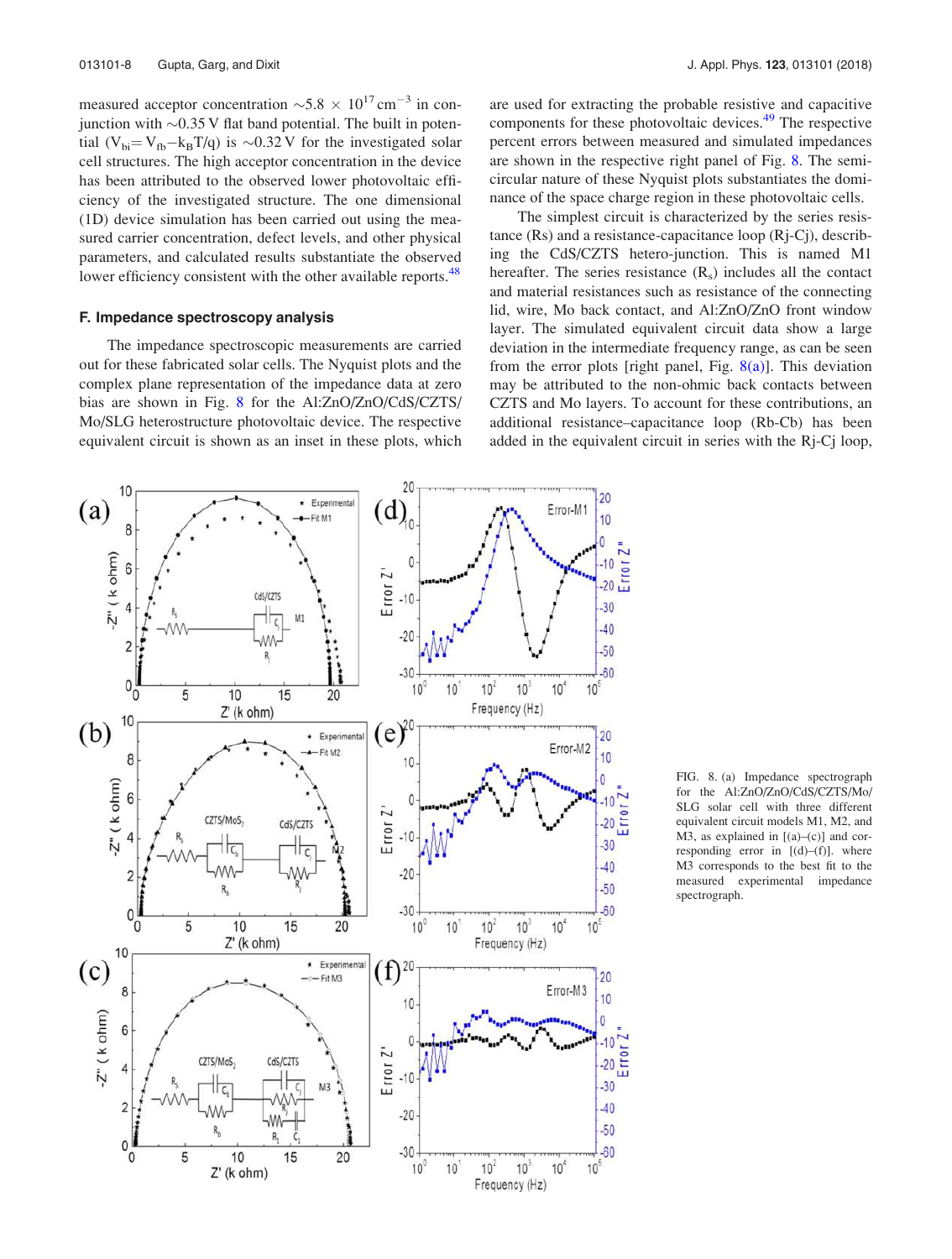10

 $\mathbf{a}$ 

6  $Z''(K\Omega)$ 

 $\overline{4}$ 

 $\overline{c}$ 

0

5

 $\Delta$ 

3

 $\overline{2}$ 

1

 $^{0.0}_{0.0}$ 

150

100

50

 $\theta$ 

 $-0.4$ 

 $(e)$ <sup>200</sup>

Capacitance (nF)

 $(c)$ 

 $-2^{n}$  (KΩ)

 $\overline{0}$ 

 $-V=0$  $V = +0.1$ 

 $-V=+0.2$ 

 $V = 0.3$ 

 $-V=0.35$ 

 $0.5$ 

 $-0.2$ 

 $1.0$ 

 $Z'$  ( $K\Omega$ )

 $0.0$ 

Voltage (V)

 $1.5$ 

5

 $(a)$ 



 $-0.2$ 

 $-0.2$ 

 $0.0$ 

Voltage (V)

 $0.0$ 

Voltage (V)

 $0.2$ 

 $0.2$ 

 $0.4$ 

 $0.4$ 

6

3

0

 $1.6$ 

 $1.2$ 

 $0.0$ <sub>-0.4</sub>

 $\frac{1}{2}$ <br>  $\frac{1}{2}$ <br>  $\frac{1}{2}$ <br>  $\frac{1}{2}$ <br>  $\frac{1}{2}$ <br>  $\frac{1}{2}$ 

 $(f)$ 

 $-0.4$ 

 $2.0$ 

Cb

 $C<sub>1</sub>$ Cj

FIG. 9. Complex plane impedance plot in the dark under (a) forward bias and (b) reverse bias; (c) zoom view of the forward biased impedance plot, (d) resistance variation, (e) capacitance variation, and (f) minority carrier life times ( $\tau_j = R_j C_j$  and  $\tau_b = R_b C_b$ ) as a function of bias voltage for Al:ZnO/ ZnO/CdS/CZTS/Mo/SLG solar cells.

as shown in the inset in Fig.  $8(b)$  and named M2 hereafter. Thus, including the contribution of such non-ohmic contacts is important to account for the formation of a thin  $MoS<sub>2</sub>$ layer during CZTS growth (as substantiated from the capacitance-voltage measurement). This has also improved the simulated impedances, as respective impedance errors are relatively lower than that of the M1 equivalent circuit.

 $0.2$ 

 $0.4$ 

However, there are still substantial differences between experimental and simulated equivalent (M2 circuit) impedance data. This suggests that the contribution of junction inhomogeneity in conjunction with different defect states in the CdS/CZTS heterojunction is important and cannot be ignored. Considering the same, a series resistancecapacitance (R1-C1) pair has been included in parallel with the Rj-Cj CdS/CZTS heterojunction loop, as shown in the inset in Fig. 8(c). This equivalent circuit is named M3 hereafter. The R1-C1 pair represents the contribution of the spatial inhomogeneity and trap states, originating from the absorber grain boundaries, near the CdS/CZTS heterojunction. The experimental data fit the best with simulated M3 equivalent circuit data, as shown in Fig.  $8(c)$  and the respective impedance error plot. The maximum error in the fitting of Z' improves with including the trap states in the M3 equivalent circuit ( $\sim$ 2%) with respect to that of M2 ( $\sim$ 8%) and M1  $(\sim 25\%)$  equivalent circuits. The observed deviation in the low frequency region is attributed to the improper contact between Al:ZnO and contact lid, whereas the deviations in high frequency regions are attributed to the inhomogeneous absorber layer and low quality hetero-interface.

The impedance measurements are also carried out at different bias voltages with semicircular impedance characteristics, as shown in Fig.  $9(a)$  under reverse bias conditions and in Fig. 9(b) under forward bias conditions. The equivalent circuit M3 comprising of three sections, first one consisting of Rs is equivalent to the series resistance of the device, second one comprising parallel combination of  $(R_b - C_b)$  equivalent to the back contact junction, and the third one with parallel combination of  $(R_j - C_j)$  in parallel with series  $(R_1 - C_1)$ combination, equivalent to the heterojunction behavior of the CdS/CZTS interface, has been used to simulate these impedance measurements. The extracted circuit parameters at different bias voltages are summarized in Figs. 9(e) and 9(f). The semicircle nature of these Nyquist plots shrinks with increasing the magnitude of bias voltage under both reverse and forward condition, which is more pronounced in the case of forward bias voltages and higher forward bias voltage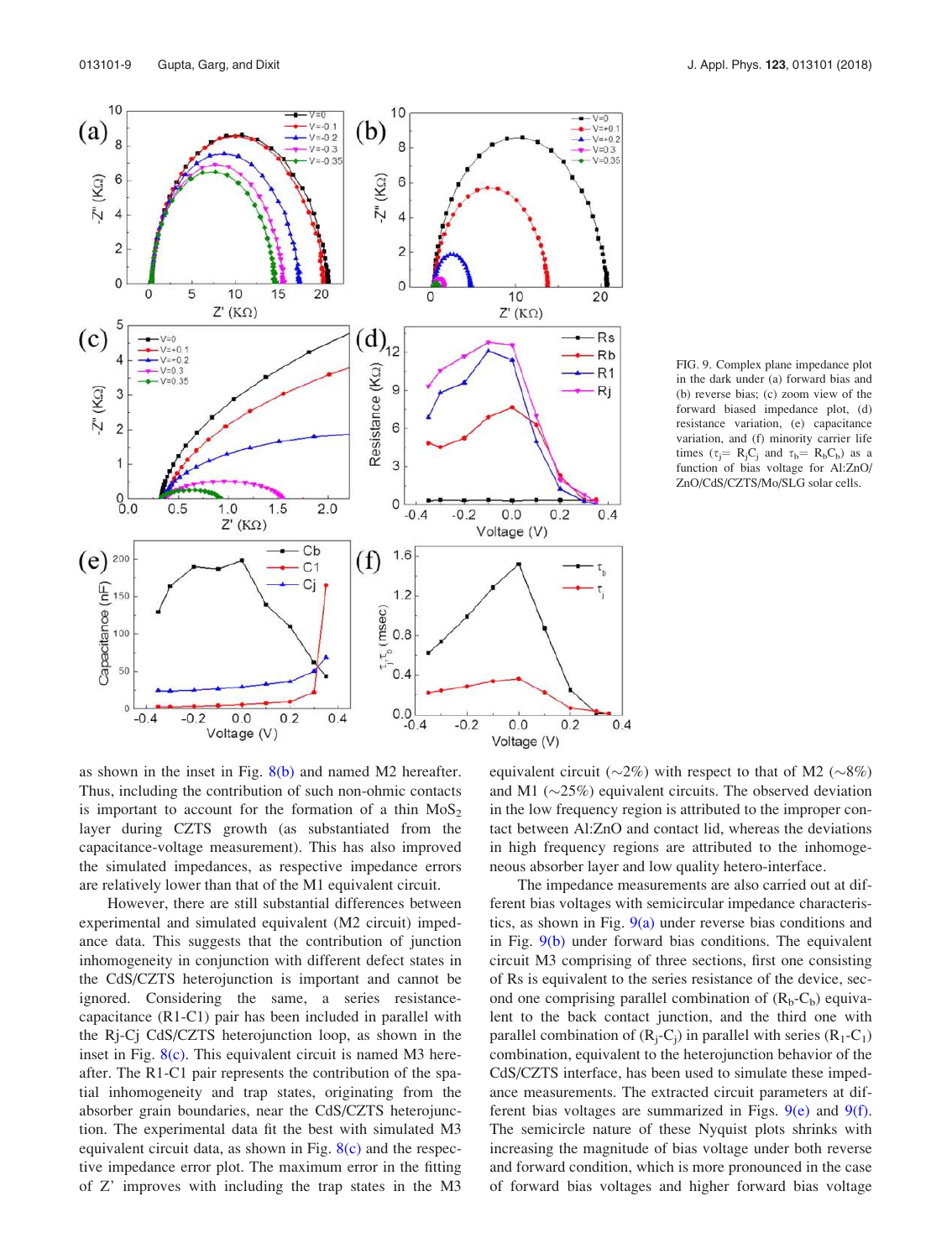regions are shown in Fig. 9(c) for clarity. This is consistent with the enhancement of carriers under forward bias, increasing the conductivity and thus reducing the impedances.

The measured impedance data were fitted with circuit M3 and the measured series resistance is nearly constant  $(355 \pm 20)$  $\Omega$ ) for these Al:ZnO/ZnO/CdS/CZTS/Mo/SLG photovoltaic devices. This observed high value of series resistance is attributed to the Schottky junction formed at the back contact between Mo and CZTS interface due to the formation of the  $MoS<sub>2</sub>$  layer. The back contact junction is reverse biased under forward bias conditions and thus, the current conduction is limited to the reverse saturation current, causing the enhanced series resistance of the cell. $10$  The back contact junction starts limiting the current and decreasing the back contact junction capacitance and thus, the overall capacitance of the photovoltaic device with increasing the forward bias voltage.<sup>50</sup> The lower open circuit voltage for the cell is also associated with the generated negative photovoltage at the back contact junction.<sup>50</sup> The back contact capacitance  $(C_b)$  shows a decreasing trend with increasing reverse and forward bias voltages.

The nature of impedance measurements is consistent with the change in diameter of the semicircle with the bias potential. The hetero-junction capacitance  $(C_j)$  behaves as the p-n junction under applied potential. The slight increase in junction capacitance with decreasing reverse bias can be understood in terms of depletion region capacitance. This decrease in capacitance is mainly attributed to the decrease in the space charge region width (W) with decreasing reverse bias. When the hetero junction enters into the forward bias region, an exponential increase in capacitance has been observed. This dependence of Cj is attributed to the inclusion of diffusion capacitance because of increased diffusion current. The shunt resistances  $R_i$  and  $R_b$  represent the leakage path, originating due to the generation and recombination in the depletion regions. The measured characteristic time constants for the CdS/CZTS heterojunction  $(\tau_j)$  and back contact junction between CZTS and  $MoS<sub>2</sub>/Mo$  interface ( $\tau_b$ ) are plotted in Fig. 9(f). The two time constants differ significantly from one another, as they represent charging/discharging behavior in different sections of the device. Similar observations were reported for CdTe/CdS solar cells.<sup>15,16</sup> The values of the time constant obtained from the impedance data fitting at V = 0.35 V are  $\tau_i$  = 13.3  $\mu$ s and  $\tau_b$  = 17.8  $\mu$ s. The resultant time constant  $\tau = (\tau_j \tau_b / \tau_j + \tau_b)$  is  $\sim$ 7.6  $\mu$ s for the investigated photovoltaic devices. The time constant obtained from the impedance measurement is relatively smaller than that obtained from the OCVD analysis. The time constants measured under light and dark conditions should give similar values of minority carrier life time.<sup>51,52</sup> However, slight variation in the obtained time constant value from the two methods is possibly due to the high population of injected charge carrier during OCVD measurements and the non linear characteristics of the OCVD curve that makes it difficult to determine the accurate slope for time constant measurement.

## IV. CONCLUSION

Al:ZnO/ZnO/CdS/CZTS/Mo/SLG heterostructure solar photovoltaic devices are fabricated using the solution derived spin coated optimized CZTS absorber layer. The electrical measurements suggest the contribution of high series and relatively low shunt resistances which may be responsible for the observed photovoltaic response for these device structures. The impedance data are simulated with an equivalent circuit and the best fit to the experimental data suggests that there is significant contribution from back contact between CZTS and Mo and trap states near the CdS/ CZTS interface. The minority carrier life time is  $\sim$ 23  $\mu$ s, as observed from open circuit voltage decay measurements. This is a bit larger with respect to the minority carrier life time  $\sim$ 8  $\mu$ s, observed from impedance measurements. The observed difference in the minority carrier life time is possibly due to the nonlinear characteristics of the voltage decay curve, which leads to difficulties in determining the accurate slope and thus may lead to different values. These studies provide the detailed electrical studies on sol-gel derived photovoltaic devices, inferring the relative device parameters, causing the observed poor efficiencies.

## ACKNOWLEDGMENTS

The authors acknowledge the Department of Science and Technology (DST), Government of India, through Grant Nos. DST/INT/Mexico/P-02/2016 and DST/INR/ISR/P-12/ 2014 for carrying out the experimental work.

- ${}^{1}$ M. C. Wei, S. J. Chang, C. M. Lee, and R. W. Chuang, "The challenge of commercialized crystalline silicon solar cell," 2nd Electronics Systemintegration Technology Conference, 2008, ESTC 2008 (IEEE, 2008).
- 2 P. Jackson, D. Hariskos, R. Wuerz, O. Kiowski, A. Bauer, T. M. Friedlmeier, and M. Powalla, "Properties of Cu(In,Ga)Se2 solar cells with new record efficiencies up to 21.7%," Phys. Status Solidi –Rapid Res. Lett. 9, 28–31 (2015).
- <sup>3</sup>R. M. Geisthardt, M. Topic, and J. R. Sites, "Status and potential of CdTe solar-cell efficiency," IEEE J. Photovoltaics 5, 1217–1221 (2015).
- <sup>4</sup>A. Hagfeldt, G. Boschloo, L. Sun, L. Kloo, and H. Pettersson, "Dye-Sensitized Solar Cells," Chem. Rev. 110, 6595–6663 (2010).
- 5 L. Lu, T. Zheng, Q. Wu, A. M. Schneider, D. Zhao, and L. Yu, "Recent advances in bulk heterojunction polymer solar cells," Chem. Rev. 115, 12666–12731 (2015).
- <sup>6</sup>G. Li, R. Zhu, and Y. Yang, "Polymer solar cells," Nat. Photonics 6, 153–161 (2012).
- <sup>7</sup>W. Wang, M. T. Winkler, O. Gunawan, T. Gokmen, T. K. Todorov, Y. Zhu, and D. B. Mitzi, "Device characteristics of CZTSSe thin-film solar cells with 12.6% efficiency," Adv. Energy Mater. 4, 1–5 (2014).
- <sup>8</sup>K.-J. Yang, D.-H. Son, S.-J. Sung, J.-H. Sim, Y.-I. Kim, S.-N. Park, D.-H. Jeon, J. Kim, D.-K. Hwang, C.-W. Jeon, D. Nam, H. Cheong, J.-K. Kang, and D.-H. Kim, "A band-gap-graded CZTSSe solar cell with 12.3% efficiency," J. Mater. Chem. A 4, 10151–10158 (2016).
- 9 J. Kim, H. Hiroi, T. K. Todorov, O. Gunawan, M. Kuwahara, T. Gokmen, D. Nair, M. Hopstaken, B. Shin, Y. S. Lee, W. Wang, H. Sugimoto, and D. B. Mitzi, "High efficiency Cu2ZnSn(S,Se)4 solar cells by applying a double in 2S3/CdS Emitter," Adv. Mater. 26, 7427–7431 (2014).
- <sup>10</sup>O. Gunawan, T. K. Todorov, and D. B. Mitzi, "Loss mechanisms in hydrazine-processed Cu<sub>2</sub>ZnSn(Se,S)<sub>4</sub> solar cells," Appl. Phys. Lett. 97, 233506 (2010).
- <sup>11</sup>K. Wang, O. Gunawan, T. Todorov, B. Shin, S. J. Chey, N. A. Bojarczuk, D. Mitzi, and S. Guha, "Thermally evaporated Cu[sub 2]ZnSnS[sub 4] solar cells," Appl. Phys. Lett. 97, 143508 (2010).
- <sup>12</sup>L. Yin, G. Cheng, Y. Feng, Z. Li, C. Yang, and X. Xiao, "Limitation factors for the performance of kesterite Cu2ZnSnS4 thin film solar cells studied by defect characterization," RSC Adv. 5, 40369–40374 (2015).
- <sup>13</sup>I. Repins, C. Beall, N. Vora, C. Dehart, D. Kuciauskas, P. Dippo, B. To, J. Mann, W. Hsu, A. Goodrich, and R. Noufi, Sol. Energy Mater. Sol. Cells 101, 154–159 (2012).